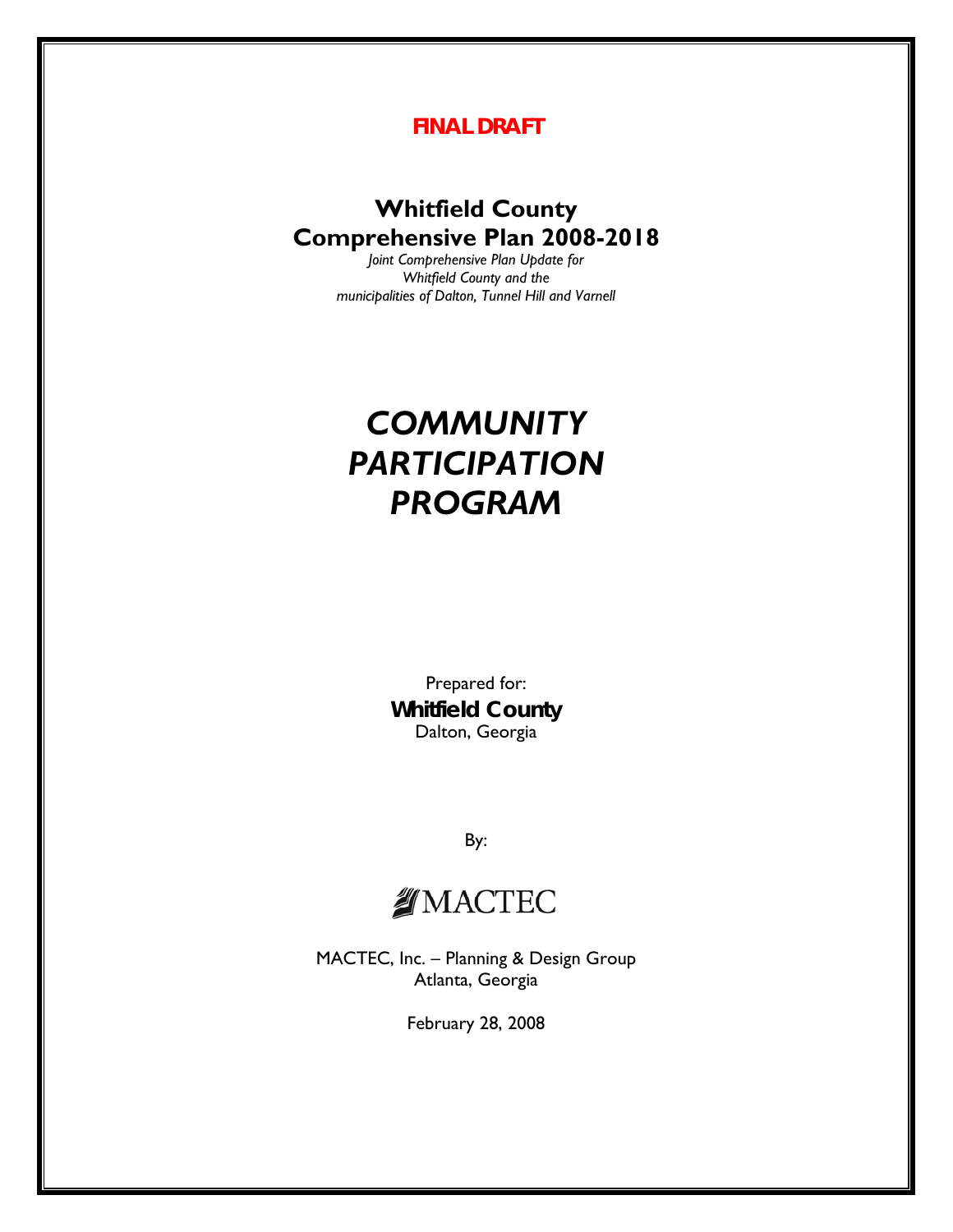## **Table of Contents**

| $\small \centering \label{prop:main} \textbf{Purpose} \tiny \color{red} \textbf{num} \color{black} \textbf{num} \color{black} \textbf{num} \color{black} \textbf{num} \color{black} \textbf{num} \color{black} \textbf{num} \color{black} \textbf{num} \color{black} \textbf{num} \color{black} \textbf{num} \color{black} \textbf{num} \color{black} \textbf{num} \color{black} \textbf{num} \color{black} \textbf{num} \color{black} \textbf{num} \color{black} \textbf{num} \color{black} \textbf{num} \color{black} \textbf{num} \color{black} \textbf{num} \$ |  |
|--------------------------------------------------------------------------------------------------------------------------------------------------------------------------------------------------------------------------------------------------------------------------------------------------------------------------------------------------------------------------------------------------------------------------------------------------------------------------------------------------------------------------------------------------------------------|--|
|                                                                                                                                                                                                                                                                                                                                                                                                                                                                                                                                                                    |  |
|                                                                                                                                                                                                                                                                                                                                                                                                                                                                                                                                                                    |  |
|                                                                                                                                                                                                                                                                                                                                                                                                                                                                                                                                                                    |  |
|                                                                                                                                                                                                                                                                                                                                                                                                                                                                                                                                                                    |  |
|                                                                                                                                                                                                                                                                                                                                                                                                                                                                                                                                                                    |  |
|                                                                                                                                                                                                                                                                                                                                                                                                                                                                                                                                                                    |  |
|                                                                                                                                                                                                                                                                                                                                                                                                                                                                                                                                                                    |  |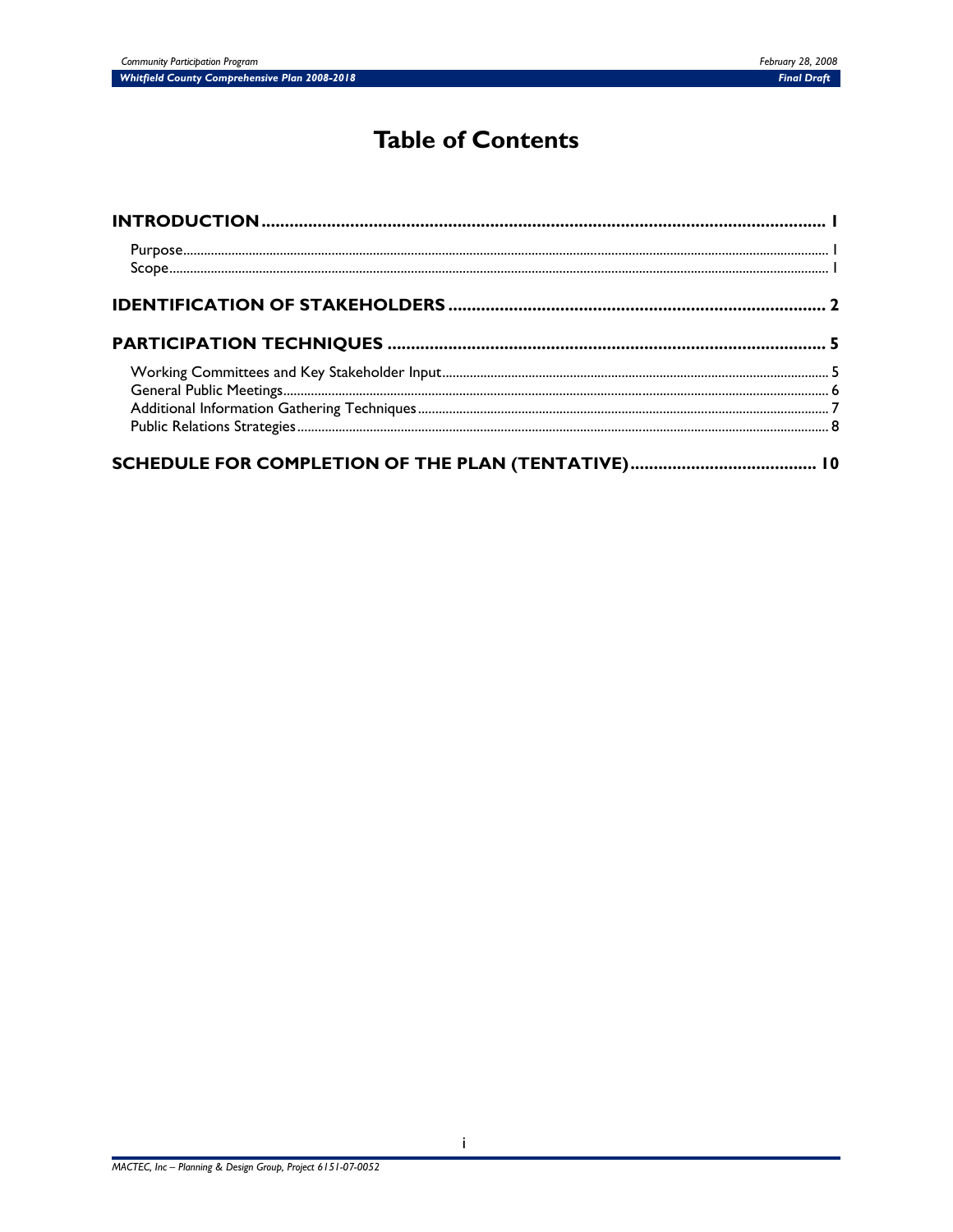

# **Introduction**

*Introduction to the Community Participation Program for Whitfield County and the municipalities of Dalton, Tunnel Hill and Varnell* 

## *Purpose*

The purpose of the Community Participation Program is to ensure that the Whitfield County Comprehensive Plan 2008-2018, the Joint Comprehensive Plan Update for Whitfield County and municipalities of Dalton, Tunnel Hill and Varnell, reflects the full range of the community's values and desires, by involving a diverse spectrum of stakeholders in development of the plan. This broad-based participation will help ensure that the plan is implemented because many are involved in its development and thereby become committed to seeing it through. The Community Participation Program provides a concise schedule to guide the development of the Community Agenda, including planned community participation events or meetings at key points during the process. This document includes three required steps described in the sections below:

- Identification of Stakeholders
- **Identification of Participation Techniques**
- Schedule for Completion of the Final Plan

## *Scope*

State law requires Whitfield County to update its Comprehensive Plan by October 31, 2008. As prescribed by the Georgia Department of Community Affairs, the update of the Comprehensive Plan follows the Standards and Procedures for Local Comprehensive Planning effective May 1, 2005. Whitfield County adopted its current Comprehensive Plan on October 8, 2001.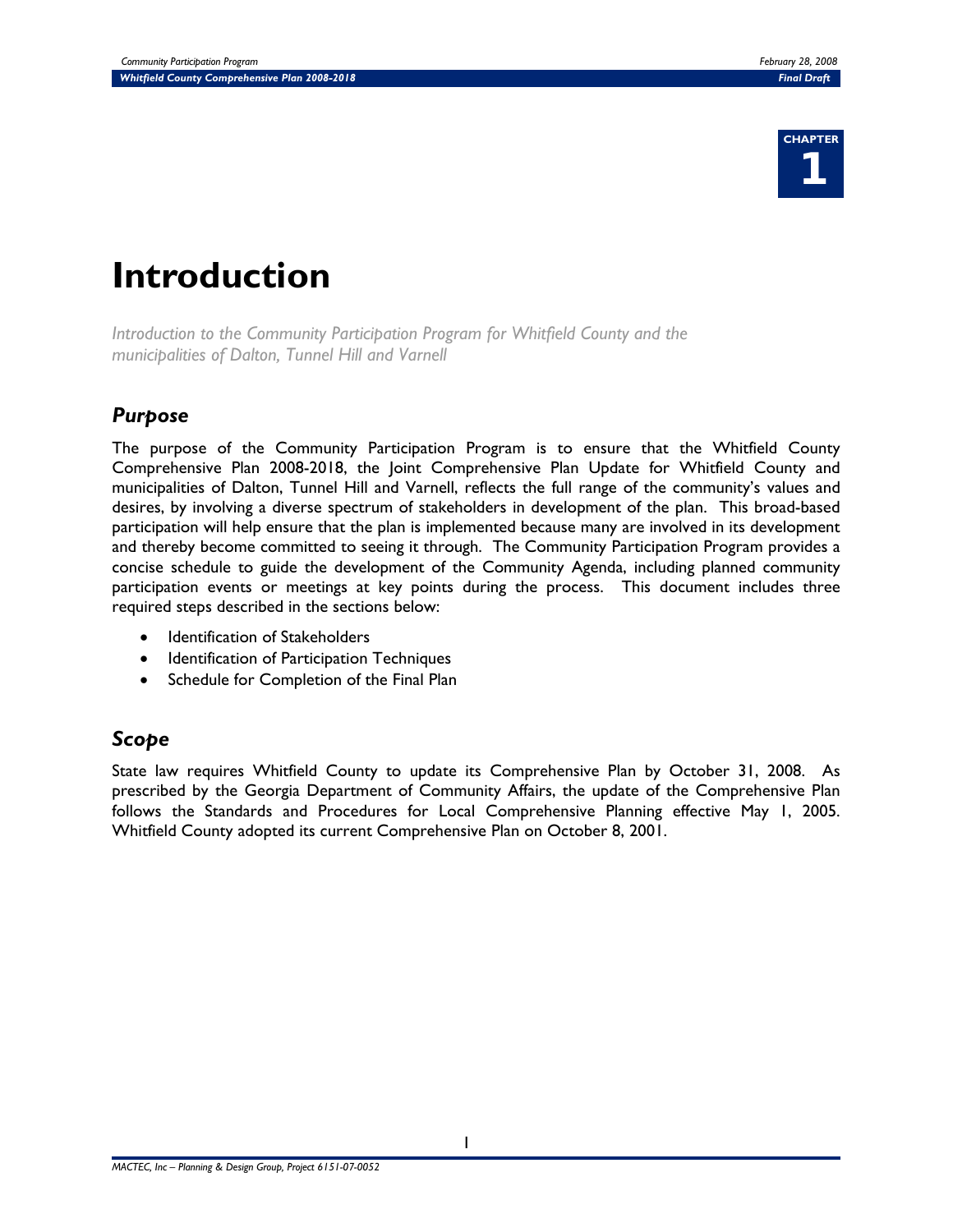

# **Identification of Stakeholders**

*Outline of the Joint Comprehensive Plan's diverse group of community stakeholders set to be involved in the development of the Community Agenda* 

Coordination and oversight are very important parts of the overall work effort for this project. A joint comprehensive planning process This approach, to ensure proper management of the process, includes oversight by the Board of Commissioners (BOC), the mayors and city councils in Dalton, Tunnel Hill and Varnell, the Planning Commission, Technical Advisory Committee, Steering Committee and city and county staff.

#### *Whitfield County BOC*

- Brian Anderson, Chairman
- **Mike Cowan**
- Randy Waskul
- Greg Jones
- Leo Whaley

#### *City of Dalton City Council*

- Mayor David Pennington
- Charlie Bethel
- Dick Lowery
- Denise Wood
- George Satosuk

#### *City of Tunnel Hill City Council*

- Mayor Kenny Gowin
- Jim Griffin
- Gene Adamson
- Hub Griffin
- Ray Anderson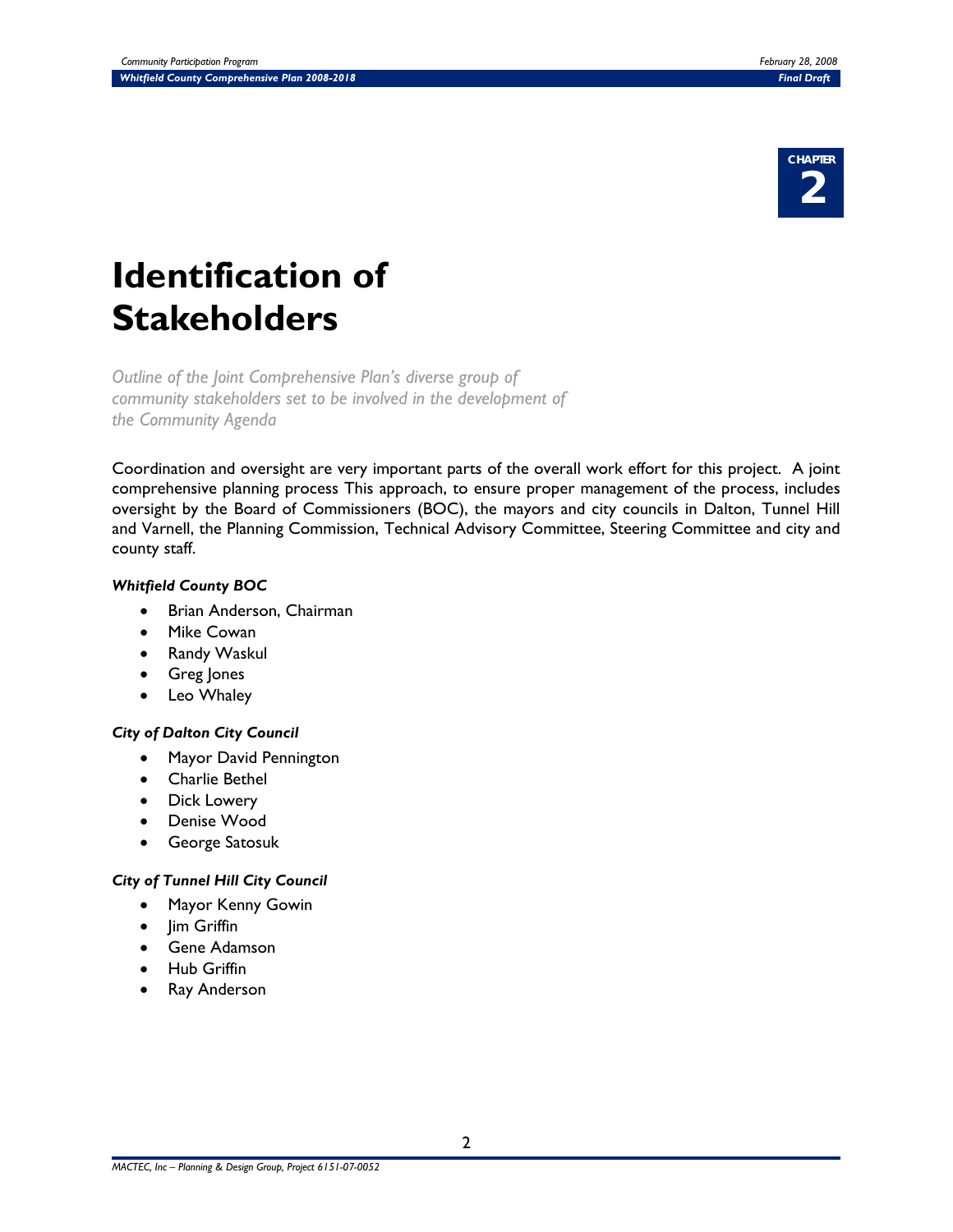#### *City of Varnell City Council*

- Mayor Lindsey Metcalf
- David Owens
- Susan Hamlin
- Mark Fiddler
- Carlus Mosier
- Thomas Burnett

#### *Project Management Team*

- Bob McLeod Whitfield County Administrator
- Butch Sanders Dalton City Administrator
- Blake Griffin Tunnel Hill City Administrator
- Jestin Johnson Varnell City Administrator
- Lee Walton- AICP MACTEC Project Manager
- Marty Sewell AICP-MACTEC Project Coordinator
- Paige Hatley MACTEC
- Brooke Bennett City of Dalton/Whitfield County Public Relations
- Kent Benson Whitfield County Engineer
- Jean Garland Building, Zoning and Development
- Jess Hansen GIS Coordinator

#### *Technical Advisory Committee*

- Matt Tucker North Georgia RDC/Dalton-Whitfield MPO
- Amanda Walker City of Varnell
- Scott Casey City of Varnell
- Greg Jones Mohawk
- Jeffrey Putnam Whitfield Emergency Management Director
- Laverne Damron Tunnel Hill Planning Committee
- Benny Dunn City of Dalton Public Works
- Doyle Dobson Whitfield County Public Works
- Roger Crossen Whitfield County Parks and Rec
- Ronnie Nix City of Dalton Parks and Rec
- Heath Harrison Dalton Utilities
- Chief Jason Parker City of Dalton Police Department
- Chief Roy Brunson Tunnel Hill Police
- Carl Collins Whitfield County Fire Department
- Barry Gober City of Dalton Fire Department
- Rich Chitwood North Georgia RDC/Dalton-Whitfield MPO
- Randy Selby Georgia Power
- Jeff Brown North Georgia EMC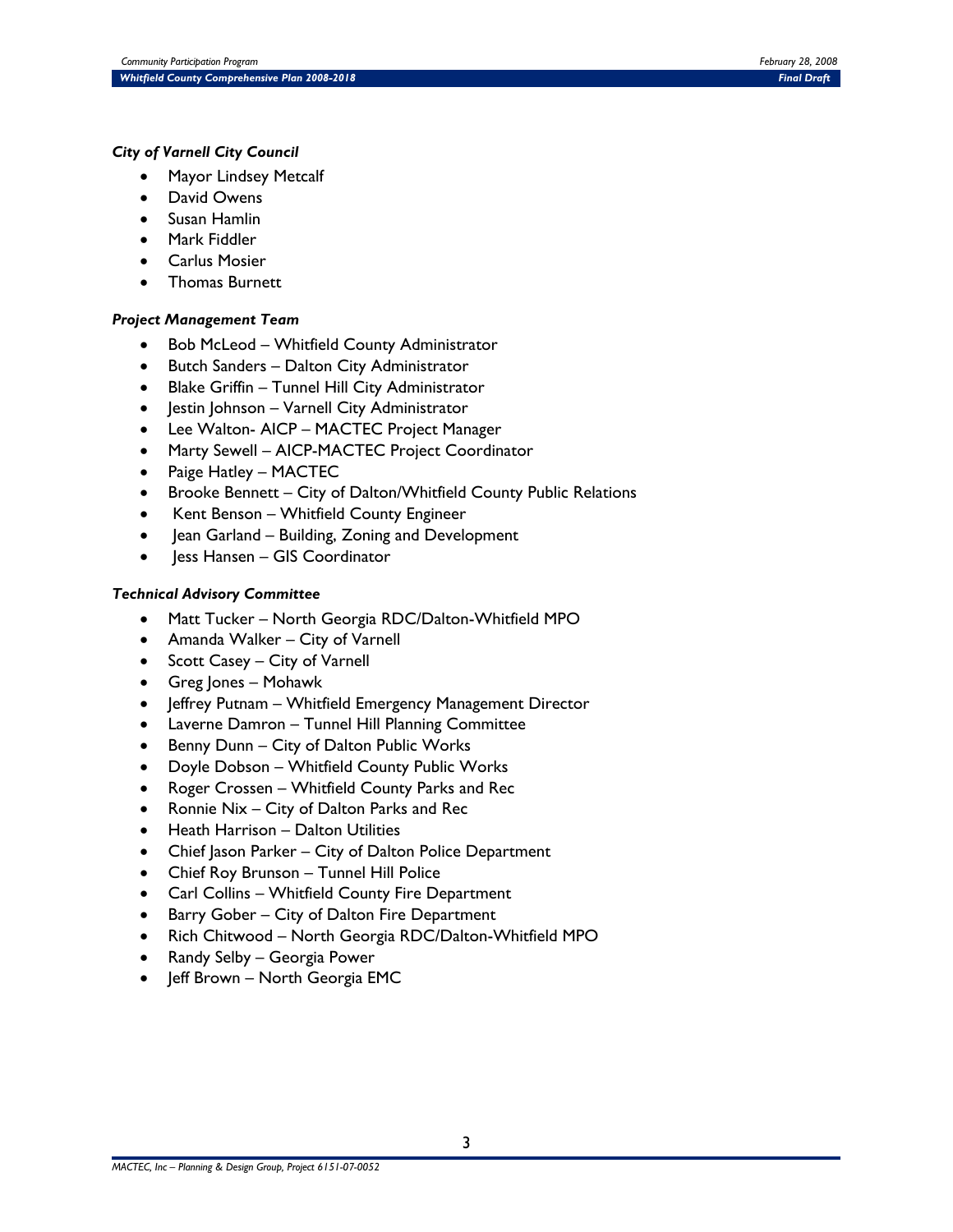#### *Steering Committee*

- Joe Kauffman Tunnel Hill Citizen
- Melanie Suggs Dalton-Whitfield Economic Development Authority
- Phyllis Stephens Dalton Whitfield Chamber of Commerce
- Dr. Katie Brochu Whitfield County Schools
- Dr. Orville Porter Dalton City Schools
- Cathy Snyder Dalton Historic Preservation Commission
- Chris Gregg Willis Funeral Home
- Katie Owens Nature Conservancy
- Todd Gavin Dalton Homebuilders
- Holly Rice Non-profit representative
- Harland Godfrey Dalton Citizen
- Paul Buchanan Dalton Tree Board
- Stephen Thomas Fellowship Community Church/Recreation Commission
- Kris Thomas Dalton Public Works, Landscape Foreman
- Sandra Hewitt Varnell Citizen
- Dean Taylor Rev.-St. Marks Episcopal Church
- Mike Maret Coldwell Banker Kinard Realty
- Judy Alderman Prater's Mill Organization
- Margaret Thigpen Convention & Visitors Bureau/Leadership Dalton Whitfield
- Pam Partain Dalton State College
- Myra Baker Dalton Citizen

#### *Additional Stakeholders*

- Community service organizations
- Immigrant groups
- Under-represented, marginalized groups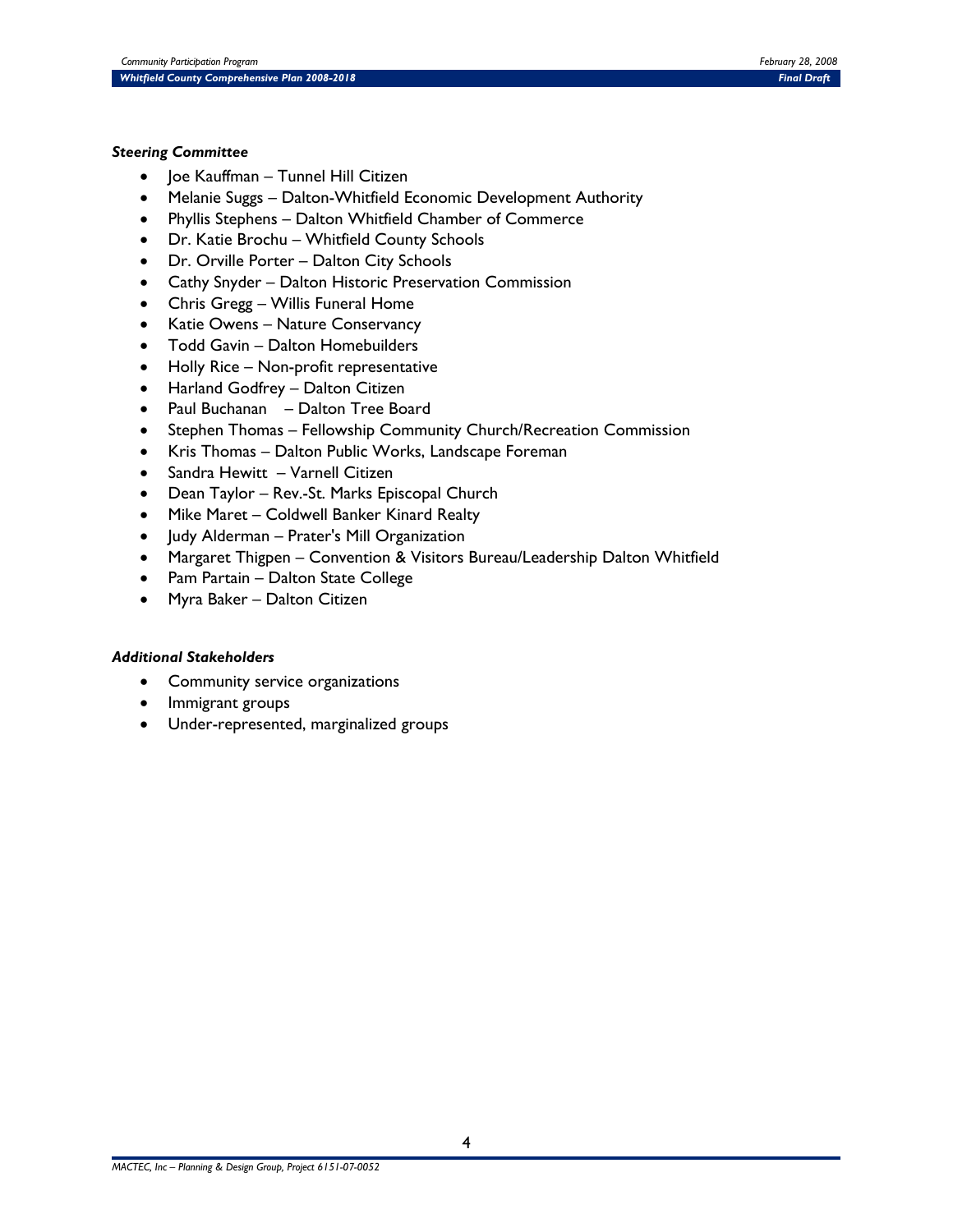

# **Participation Techniques**

*Identification of the specific techniques the Joint Comprehensive Plan Update planning process will use to develop the Community Agenda* 

Whitfield County will rely heavily on public input during the preparation of the Community Agenda. Techniques described below will include advisory committee meetings, stakeholder committee meetings, presentations to elected officials, interviews, workshops, web site, press releases, an open house, and public hearings.

## *Working Committees and Key Stakeholder Input*

### **Technical Advisory Committee**

The Technical Advisory Committee (TAC) is a working committee of Whitfield County, Dalton, Tunnel Hill and Varnell staff. The staff members are an important source of information and coordination during the planning process. As primary "users" of the plan, they have a stake in the outcome of the comprehensive plan. The TAC's role will include providing the MACTEC Team with information on future plans, existing conditions and major concerns in the County that provide insight in developing the Community Assessment and Analysis of Supporting Data.. In addition, the committee will receive drafts of the major plan components at various points during the process and are responsible for reviewing the documents and providing feedback to ensure accuracy. Another important role of the TAC is to serve as a liaison between the planning team and the agencies they represent. Members of the TAC are important sources of data crucial to the planning process.

### **Steering Committee**

The Steering Committee is charged with providing feedback, advising the MACTEC Team, and providing assistance in shaping the overall planning process. The Steering Committee will be selected by the Technical Advisory Committee with assistance from elected officials in each jurisdiction. Members may include a mix of elected or appointed County officials, key property owners, neighborhood leaders, Chamber of Commerce and other economic development professionals, community service providers, areas residents, and others with some stake in the future development of the County and region (see list on page 2-1). The committee should hold regularly scheduled meetings, perhaps every other month or quarterly. Commonly meeting in advance of major public meetings, the Steering Committee has the ability to assist with keeping the project on schedule, review the preliminary data and findings, provide a "reality check" to the staff and planning team, and to serve as a political barometer for plan recommendations.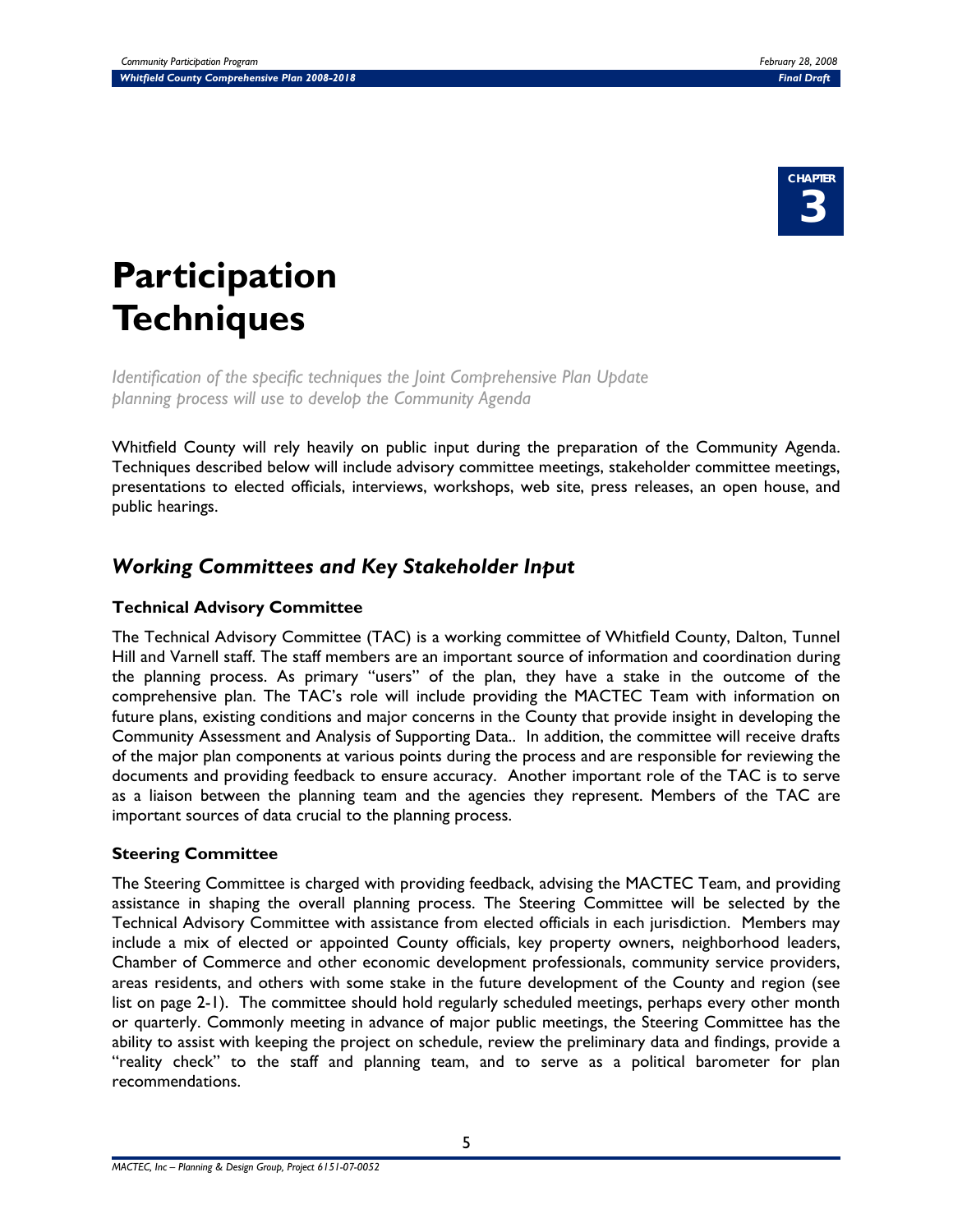## *General Public Meetings*

#### **Kickoff Meeting**

The purpose of the Kickoff Meeting is to announce the beginning of the planning process to the citizens and other stakeholders and provide opportunity to view a presentation covering the project purpose and general plan approach. Initial opinion surveys and volunteer sign up forms are available at this meeting.

#### **Community Workshops**

Whitfield County will conduct two phases of community workshops during the development of the plan. Visioning workshops will make up phase one. A Framework workshop makes up phase two. Each phase is briefly described below.

#### *Visioning Workshops*

The visioning workshops are facilitated meetings designed to discover the community vision and address the three key planning questions – "What do you have?" "What do you want?" and "How will you get it?" These are highly interactive meetings where attendees work in groups to draw maps, develop goals and policies, and design their community. The MACTEC Team will use the input from the workshops to finalize the issues and opportunities, character areas and to define a community vision. An evaluation of a series of visual images categorized by housing types and styles, streetscape appearance, open space, commercial areas, and other design or use types. Participants are asked to state a preference as images showing alternative designs are displayed side by side. Results are tabulated by the planning team for presentation in later meetings.

#### *Framework Workshop*

A framework workshop will take place following the visioning workshop. The workshop will include a presentation of the information gathered during the visioning workshop, including recommendations for addressing the issues and opportunities. The MACTEC Team will facilitate exercises with the participants intended to fine tune the community vision, including a discussion of the draft Future Development Map. The framework workshop provides the opportunity to specifically discuss key areas of Whitfield County where more specific implementation plans are warranted to ensure implementation of the community vision. The MACTEC Team will use the input from the workshop to prepare a final draft of the issues and opportunities, character areas and community vision and to begin exploring specific strategies designed to implement the community vision.

#### *Open House*

The open house will take place following the framework workshop in advance of the Transmittal Public Hearings for the Community Agenda. Participants will view the Community Agenda, including the Future Development Map and implementation plan, and will also have the opportunity to offer comments that may result in changes to the plan. The open house format allows participants to drop in at their convenience and stay as little or as long as they wish.

#### **Public Hearing**

Public hearings will be held in two rounds during the planning process at the Whitfield County BOC and at city council of the municipalities of Dalton, Tunnel Hill and Varnell. The first round of public hearings, the Transmittal Resolution for the Community Assessment and Community Participation Program, will announce to the public that the planning process for updating the comprehensive plan is underway. The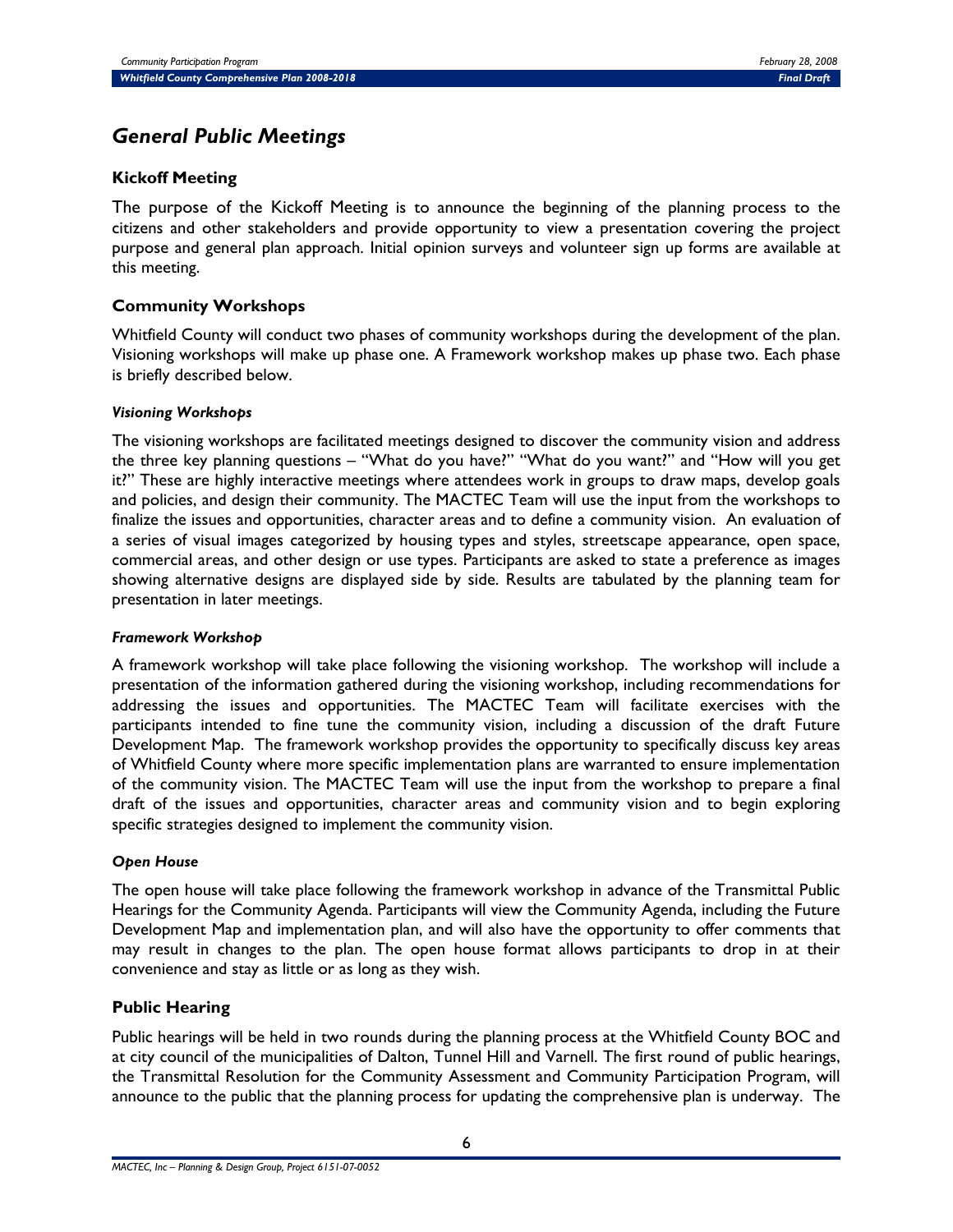second round of public hearings, the Transmittal Resolution for the Community Agenda, will brief the community on the contents of the Community Agenda. The following paragraphs describe the two public meetings in greater detail.

#### *Public Hearing 1: Transmittal of Community Assessment/Community Participation Program*

Public hearings will take place at regularly scheduled meetings of the BOC and at the city councils for each municipality. The public hearings will inform the public of the Community Participation Program, including the project schedule and how the community can get involved as outlined in this document. The public hearing also provides the community an opportunity to comment on the draft Community Assessment. The Community Assessment highlights the issues and opportunities that will be taken into consideration in developing the Community Agenda. Following the public hearings, and based on input from the public and city and County officials, the Community Assessment, Analysis of Supporting Data, and Community Participation Program documents will be transmitted to the RDC for review and comment.

#### *Public Hearing 2: Transmittal of the Community Agenda*

Public hearings will take place at regularly scheduled meetings of the BOC and at the city councils for each municipality. The MACTEC team will present the Community Agenda before the BOC following an Open House. The hearings provide an opportunity for residents to make final suggestions, additions, or revisions and to be informed of when the Community Agenda will be submitted to the RDC for review. Following the public hearings, and based on input from the public and County officials, the Community Agenda will be transmitted to the RDC for review and comment.

## *Additional Information Gathering Techniques*

#### **Stakeholder Interviews**

During the development of the plan, the MACTEC Team will conduct one-on-one interviews with key community leaders using a standardized series of questions designed to gather detailed information about the County's future. Interviews will take place in person and by telephone. The interviews, usually between 30 minutes to an hour in duration, are designed to gather more detailed information about a particular area of expertise. The stakeholders are representatives of the various organizations, such as representatives from fire and police departments, neighborhood homeowners' associations, faith-based organizations, civic associations, advocacy groups, realtors, conservationists, housing, hospital and transportation authorities and others. The information collected during the stakeholder interview assists in the development of the goals, objectives, and strategies for the comprehensive planning process.

#### **Issues/Opportunities Questionnaire**

An Issues/Opportunities questionnaire will be distributed to those who attended the Kickoff meeting in order to solicit comments, seek opinions, and begin to identify community goals. The MACTEC Team and County and city staff will meet with the local newspaper and request that each include in multiple editions a copy of a printed the questionnaire that residents can clip, complete and submit to the County for consideration in the planning process. The survey provides an opportunity for stakeholders to provide the MACTEC Team input related to the issues and opportunities facing Whitfield County. Questionnaires will also be made available for distribution at key area properties.

In addition, questionnaires can be printed and mailed to a representative sample of residents in the community or sent with a regular mailing by the County and/or city and other utilities (such as a water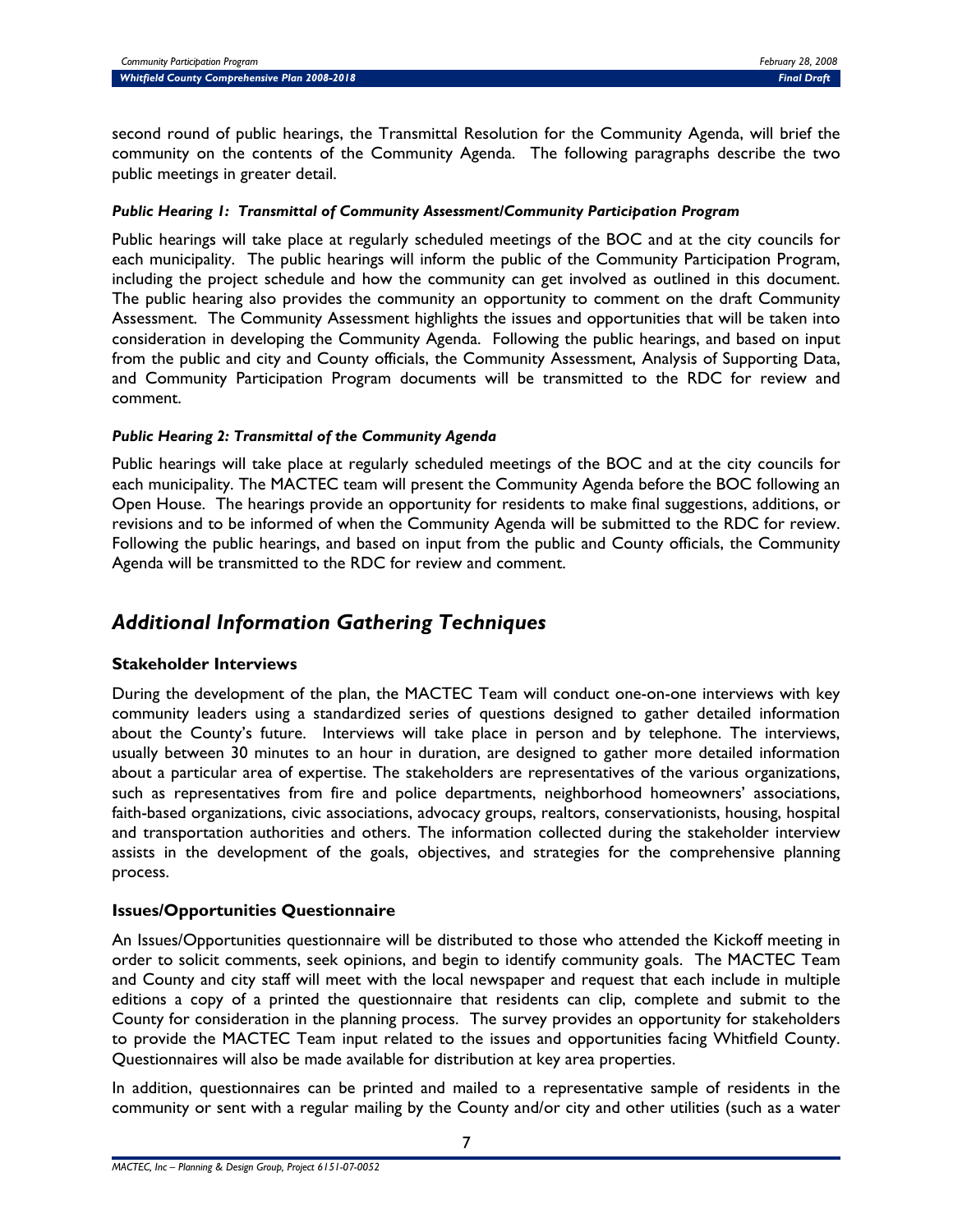bill). Questionnaires may be made available at an information table in County Courthouse/Administration Building, city halls and at other locations. Digital copies can be made available to the public on the County website as well.

## *Public Relations Strategies*

#### **Press Releases**

Press releases will be prepared and distributed to the newspaper and radio stations that serve the Whitfield County area. The press releases will be used to announce public meetings and the posting of documents for public review. Press releases will include contact information for Whitfield County Administration office.

#### **Cable TV Information**

Whitfield County will work with the local cable television provider, to include on the government information channels announcements of the public meetings and locations to view posted documents for public review.

#### **Web Site**

The Whitfield County Administration Office will post the various parts of the plan as it progresses on the Whitfield County website for public review at appropriate points throughout the planning process. Browsers will be able to download the documents in PDF format and will be provided with contact information in order to submit comments by traditional mail, by e-mail, or by telephone. The Whitfield County website address is as follows:

#### **http://www.whitfieldcountyga.com/**

#### **E-mail "blast" Database**

Periodic mass mailings by email to provide important notices and other information are also a tool for distributing information. At public meetings, attendees can provide their e-mail addresses on the sign in sheet. Periodic progress e-mails and future meeting announcements can then be sent to the distribution list.

#### **Other Methods**

Beyond the use of newspapers and the Internet for notification, there are many other alternatives for getting the word out.

#### *Newsletters*

Newsletters of community groups and neighborhood associations are a great way to target information of interest in a particular geographic area or to specific interest groups.

#### *Flyers*

Announcement flyers could be printed and then posted – with permission – in high traffic areas such as libraries, shopping areas, schools, and colleges.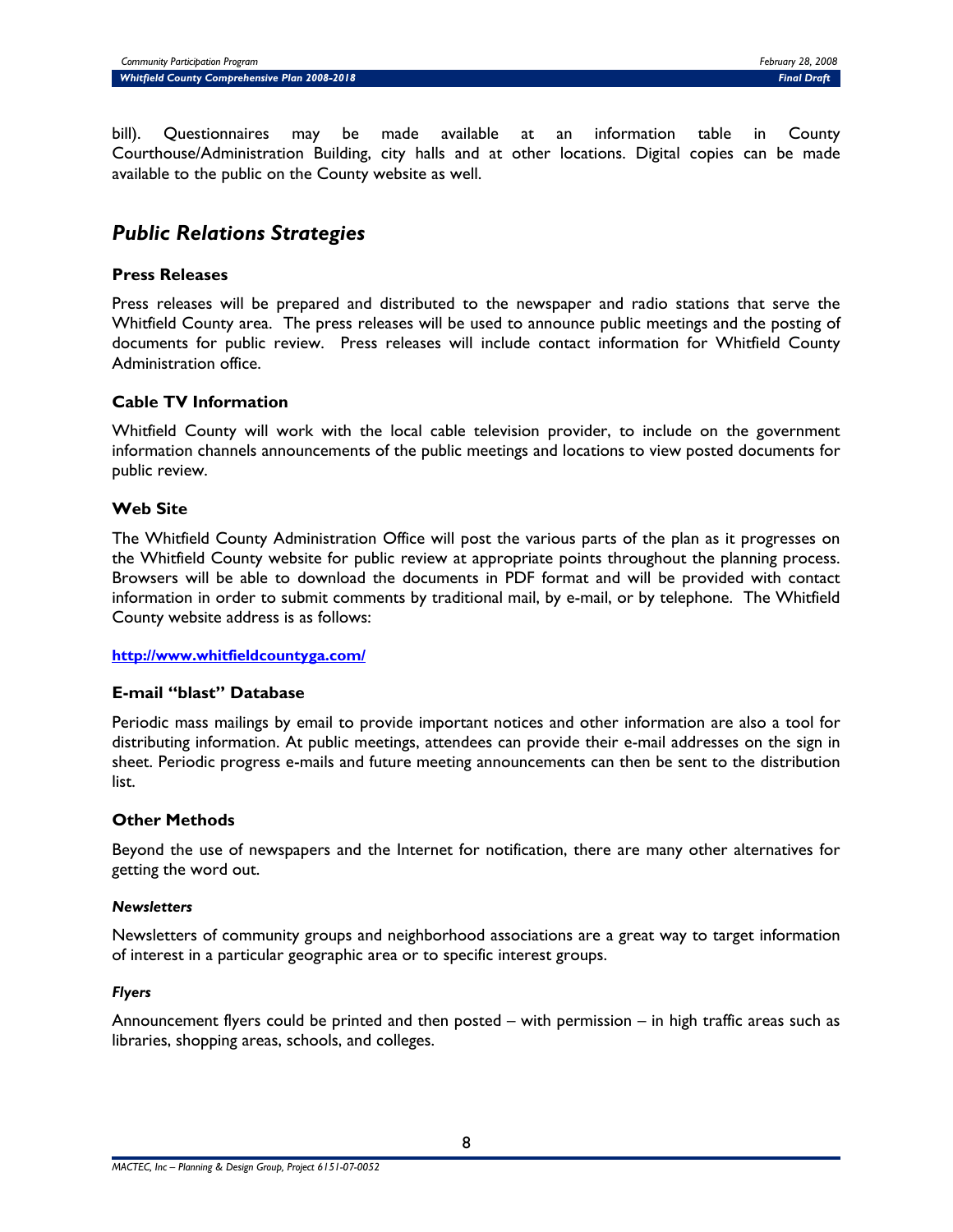#### *Information Display*

Information Display can be set up in the lobby of Courthouse/Administration Building that includes a display of photographs, maps, and planning features for all visitors to the building to visit.

#### *Speakers Bureau*

A speaker's bureau comprised of the planning team – government staff, consultants, and volunteers – offers introductory presentations on the planning process to civic clubs, business groups, neighborhood associations, and schools. These presentations should be about 15 to 20 minutes in length. Advance preparation and a good script will ensure that speakers focus on points of interest to the group.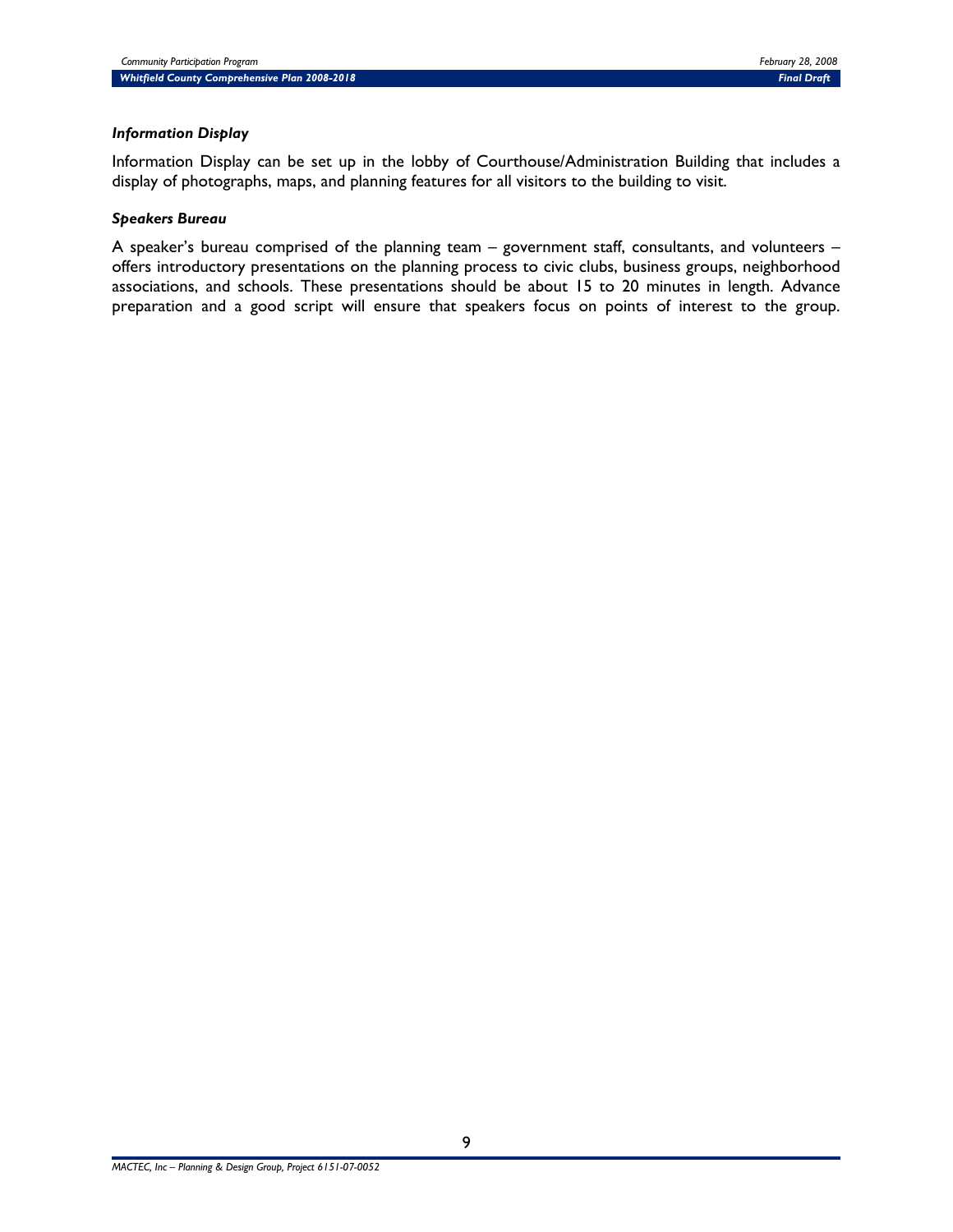

# **Schedule for Completion of the Plan (tentative)**

*Outline of the schedule proposed for preparation, review and adoption of the Joint Comprehensive Plan Community Agenda* 

The full proposed schedule for completion of the Plan is shown below.

#### **3/10 to 3/17 – Community Assessment (CA)/Community Participation Program (CPP)** *Transmittal Resolution Public Hearings*

- Whitfield County Board of Commissioners (BOC) 3/10
- Tunnel Hill City Council 3/11
- Varnell City Council– 3/11
- Dalton City Council-4/7

### **3/18 – Public Countywide Kickoff Meeting**

#### **4/3 to 4/24 – Visioning Workshops**

- $\bullet$  Tunnel Hill  $-4/3$
- $\bullet$  Dawnville 4/8
- $\bullet$  Varnell 4/10
- Dalton  $-4/22$
- $\bullet$  Westside  $4/24$

#### **5/20 – Countywide Framework Workshop**

#### **6/3 – PM/TAC/SC Meetings**

#### **6/24 – PM/TAC/SC Meetings**

#### **7/17 – Countywide Open House and Final Plan Draft Review**

#### **8/11 to 8/18 – Community Agenda Transmittal Resolution Public Hearings**

- Whitfield County BOC 8/11
- Tunnel Hill City Council 8/10